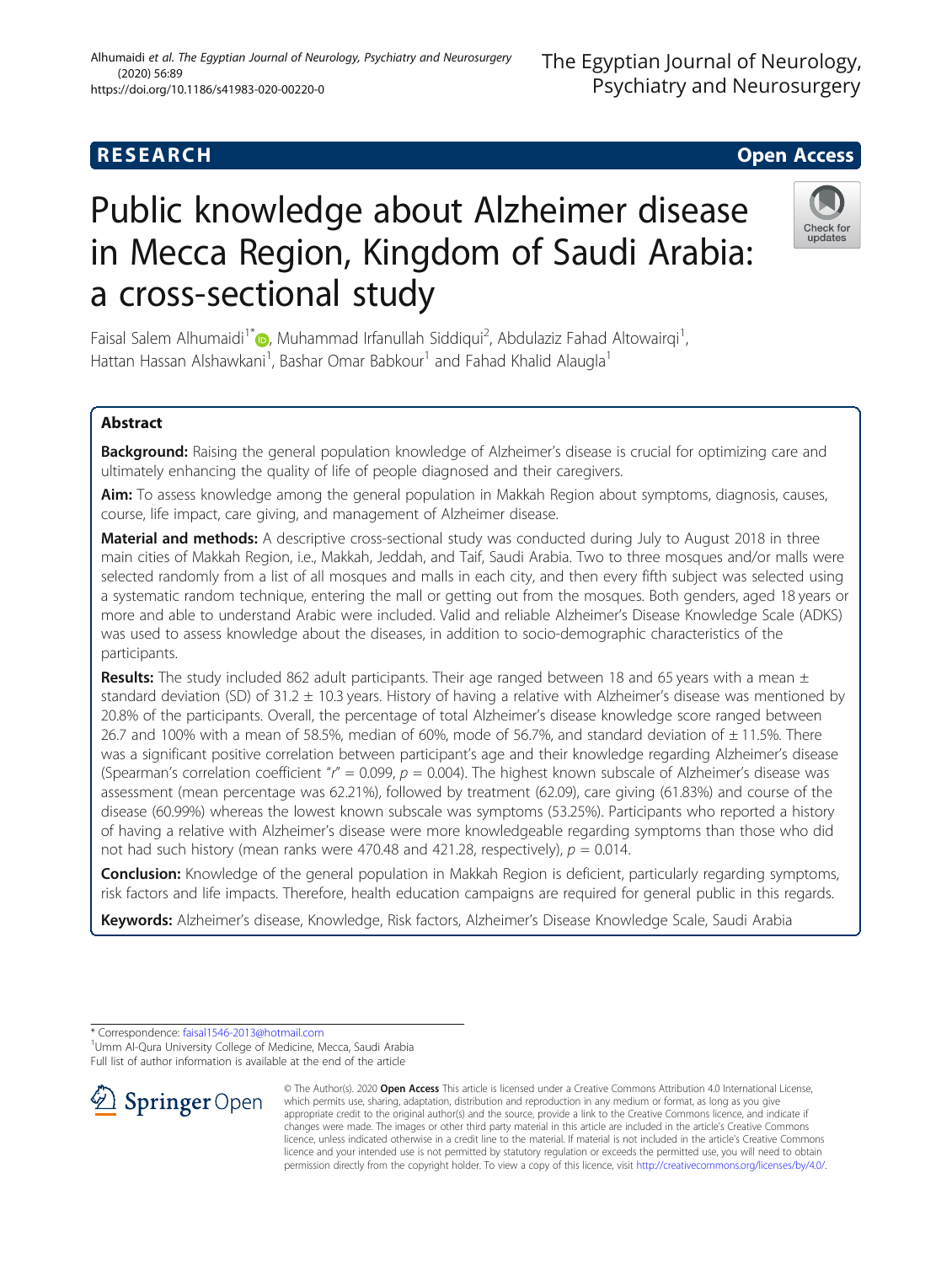# Introduction

Alzheimer's disease (AD) is an irreversible progressive brain disease that gradually and slowly destroys memory and rational thinking processes and skills and eventually it affects the ability to perform the simplest tasks. Usually, the majority of the inflicted cases start to develop Alzheimer's signs and symptoms after the age of 60. Nearly 3% of men and women ages 65–74 and almost half of those aged 85 and above usually have the disease with an average age at diagnosis of about 80 years. AD is the most underlying cause of dementia among older people that is characterized by the loss of cognitive functioning, thinking, remembering, reasoning, and behavioral abilities, to the degree that it interferes with a person's daily life and basic activities [[1](#page-9-0)]. According to the DSM3, the person of AD "must have the criteria for major or mild neurocognitive disorder in addition to insidious onset and gradual progression of impairment in one or more cognitive domains (for major neurocognitive disorder, at least two domains must be impaired)" [[2\]](#page-9-0).

The Saudi Alzheimer's Disease Association reported that Alzheimer's disease accounts for 50 to 80% of dementia cases worldwide and the greatest known risk factor is increasing age of 65 and older. There are no official statistics on the prevalence of Alzheimer's disease in the Saudi Arabia, but experts estimate that there are at least 50 thousand patients in the Kingdom; most of them are women and there are chances of getting the disease to double each 5 years [\[3](#page-9-0)]. Studies in Arab countries revealed a prevalence ranging from 1.1 to 2.3% among people aged 50 years and older and from 13.5 to 18.5% among those aged 80 years and above [[4\]](#page-9-0). The prevalence in the USA was 1.6% among people in the age group 65–74 years and 19% in the age group 75–84 years and reached up to 42% among those aged 85 years old and above [\[5](#page-9-0)].

Patients with Alzheimer's disease are characteristically exhibit and show symptoms of impaired memory and decision-making abilities, as well as other problems with their behavior and verbal abilities  $[6, 7]$  $[6, 7]$  $[6, 7]$  $[6, 7]$  $[6, 7]$ .

As these caregivers witness the person with Alzheimer disease "die twice," first in mind and then a few years later in body, they make day-to-day and often ethically charged decisions for the patient as they themselves experience notable morbidity, especially depression [\[8](#page-10-0)]. Other problems they may face include fall down and losses of dignity and respect, as well as abuse, neglect, and exploitation [\[9](#page-10-0)].

Matters of daily living become challenging and difficult when Alzheimer's disease influences the patients their families and caregivers. During the progress of the disease, the caregivers, in addition to their own personal business and needs, are charged with more responsibilities, duties including seeking, dealing with healthcare providers, negotiating medications, monitoring patient's behavior, and attending to the daily needs and requirements of the patient [[9,](#page-10-0) [10\]](#page-10-0).

Raising public knowledge of dementia is crucial for optimizing care and ultimately enhancing the quality of life of people diagnosed and their caregivers [\[11](#page-10-0)]. Increasing the knowledge levels of the general population will also help to tackle the stigma of dementia and open up a betterinformed debate about the needs of those affected.

The first step toward improving dementia knowledge of population is to assess their current level of dementia knowledge using a reliable tool that will identify knowledge gaps. Additionally as the problem is considerable in our country as a result of aging induced by improvement of care, although there is no epidemiologic evidence, it could have socioeconomic drawbacks and hence tracing community knowledge about the disease will help in prevention and treatment, so in this study, knowledge was measured among the population in Mecca Region about symptoms, diagnosis, causes, course, life impact, care giving, and management of Alzheimer disease.

#### Population and methods

It is a descriptive cross-sectional study conducted during July to August 2018 in three main cities of Makkah Region, i.e., Makkah, Jeddah, and Taif, Saudi Arabia. Two mosques and one mall (because the authority prohibited us from including people from the other mall) were selected randomly from a list of the biggest in Makkah city, whereas two mosque and three malls were selected from Jeddah city and two mosques and two malls from Taif city and then every fifth subject was selected using a systematic random technique, entering the mall or getting out from the mosques. Both genders, aged 18 years or more and able to understand Arabic were included. Those aged over 65 years were excluded.

The data collection took about 2 months after getting the approval from the ethical committee of Umm Al Qura University. The purpose of the study was explained briefly and those who agreed and met the study criteria were invited to answer the question. One hundred and forty two persons refused to participate, mostly because they were busy and had no time. Those who refused were replaced immediately by the next one who agreed to participate. Valid and reliable Alzheimer's Disease Knowledge Scale (ADKS) was used to assess knowledge about the diseases [[9\]](#page-10-0), in addition to socio-demographic characteristics of the participants. The ADKS is the only tool that can be used to assess knowledge about Alzheimer disease in general population; however, it includes some relatively easy items for those with some knowledge on the disease. It has an acceptable reliability and validity and reliability values [[12\]](#page-10-0).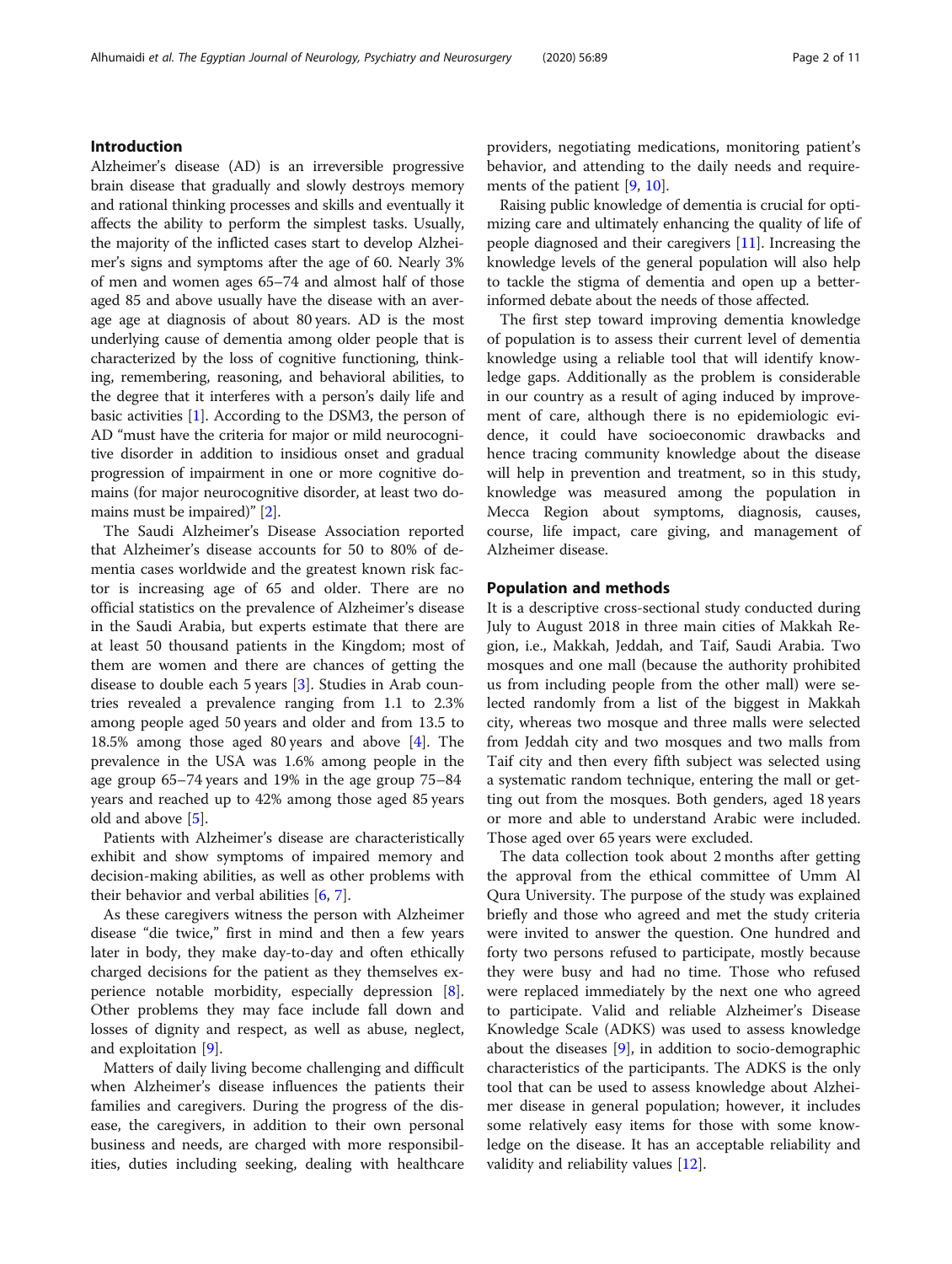The total sample size was calculated using epi info software version 3.01. Based on frequency of knowledge of Alzheimer's disease and as there was no reliable data, 50% prevalence was utilized and design effect of two to calculate sample size, the confidence interval was set at 95%, and level of significance at 5%. Hence, the calculated sample size was 768. We added 77 more anticipating a non-response rate of 10%. Hence, a total sample size estimated was 845.

Surveys are completely anonymous and confidential. No names or any identifying information is required. In addition, the surveys were not distributed before getting the ethical approval from Umm Al-Qura University IRB. The participation in this study was voluntary, the collected information were kept in sealed envelopes by the participants before returning it to the investigators.

#### Statistical analysis

Data entry and statistical analysis were performed utilizing the Statistical Package for Social Sciences (SPSS) software, version 25. Descriptive statistics was done using frequency and percentages for categorical variables and mean and standard deviation for continuous variables. Since the total of subscales knowledge scores were abnormally distributed as evidenced by significant Shapiro-Wilk test, they were described in the form of median, inter-quartile range, and mean ranks. Nonparametric statistical tests were used in comparisons. Mann-Whitney was applied to test for difference between two different groups and Kruskal-Wallis was applied to test for the difference between more than two groups. Statistical significance was determined at level of  $p < 0.05$ .

#### Results

The study included 862 adult participants. Their age ranged between 18 and 65 years with a mean ± standard

|                           | Frequency | Percentage |
|---------------------------|-----------|------------|
| Gender                    |           |            |
| Male                      | 383       | 44.4       |
| Female                    | 479       | 55.6       |
| <b>Nationality</b>        |           |            |
| Saudi                     | 743       | 86.2       |
| Non-Saudi                 | 119       | 13.8       |
| <b>Years of education</b> |           |            |
| $\leq 9$                  | 63        | 7.3        |
| $10 - 12$                 | 240       | 27.8       |
| $13 - 16$                 | 486       | 56.4       |
| >16                       | 73        | 8.5        |
| City                      |           |            |
| Makkah                    | 249       | 28.9       |
| Jeddah                    | 305       | 35.4       |

deviation (SD) of  $31.2 \pm 10.3$  years. Table 1 summarizes the remaining demographic characteristics of the participants. More than half of them (55.6%) were females and had between 13 and 16 years of education (56.4%). Majority (86.2%) were Saudis. Less than one third were recruited from Makkah as we are prohibited from including one another mall while 71% were from Jeddah and Taif.

Taif 308 35.7

History of having a relative with Alzheimer's disease was mentioned by 20.8% of the participants as demonstrated in Fig. 1.

Table [2](#page-3-0) shows that majority of the participants could recognize correctly that eventually, a person with Alzheimer's disease will need 24 h supervision (83.3%), people with Alzheimer's disease are particularly prone to



#### **Table 1** Personal characteristics of the participants ( $n = 862$ )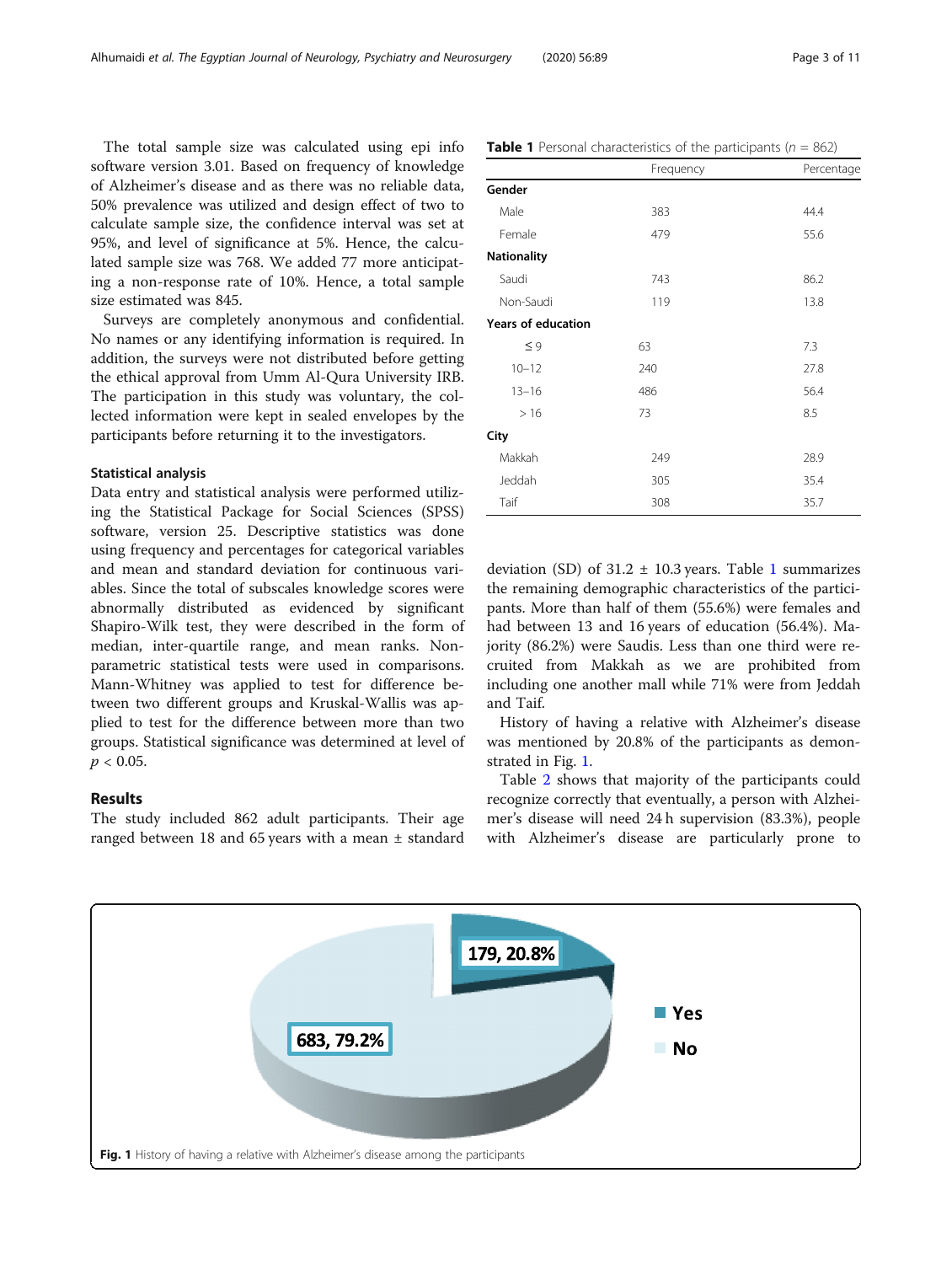### <span id="page-3-0"></span>Table 2 Response of the participants to Alzheimer's disease knowledge statements

|                                                                                                                                                                                             | Right<br>answer |          |
|---------------------------------------------------------------------------------------------------------------------------------------------------------------------------------------------|-----------------|----------|
|                                                                                                                                                                                             | No. %           |          |
| People with Alzheimer's disease are particularly prone to depression. (True)                                                                                                                |                 | 691 80.2 |
| It has been scientifically proven that mental exercise can prevent a person from getting Alzheimer's disease. (False)                                                                       |                 | 558 64.7 |
| After symptoms of Alzheimer's disease appear, the average life expectancy is 6 to 12 years. (True)                                                                                          |                 | 365 42.3 |
| When a person with Alzheimer's disease becomes agitated, a medical examination might reveal other health problems that caused the<br>agitation. (True)                                      |                 | 610 70.8 |
| People with Alzheimer's disease do best with simple, instructions given one step at a time. (True)                                                                                          |                 | 637 73.9 |
| When people with Alzheimer's disease begin to have difficulty taking care of themselves, caregivers should take over right away. (False)                                                    |                 | 540 62.6 |
| If a person with Alzheimer's disease becomes alert and agitated at night, a good strategy is to try to make sure that the person gets<br>plenty of physical activity during the day. (True) |                 | 629 73.0 |
| In rare cases, people have recovered from Alzheimer's disease. (False)                                                                                                                      |                 | 428 49.7 |
| People whose Alzheimer's disease is not yet severe can benefit from psychotherapy for depression and anxiety. (True)                                                                        |                 | 649 75.3 |
| If trouble with memory and confused thinking appears suddenly, it is likely due to Alzheimer's disease. (False)                                                                             |                 | 377 43.7 |
| Most people with Alzheimer's disease live in nursing homes. (False)                                                                                                                         |                 | 352 40.8 |
| Poor nutrition can make the symptoms of Alzheimer's disease worse. (True)                                                                                                                   |                 | 633 73.4 |
| People in their 30s can have Alzheimer's disease. (True)                                                                                                                                    |                 | 490 56.8 |
| A person with Alzheimer's disease becomes increasingly likely to fall down as the disease gets worse. (True)                                                                                |                 | 592 68.7 |
| When people with Alzheimer's disease repeat the same question or story several times, it is helpful to remind them that they are<br>repeating themselves. (False)                           |                 | 402 46.6 |
| Once people have Alzheimer's disease, they are no longer capable of making informed decisions about their own care. (False)                                                                 |                 | 457 53.0 |
| Eventually, a person with Alzheimer's disease will need 24-h supervision. (True)                                                                                                            |                 | 718 83.3 |
| Having high cholesterol may increase a person's risk of developing Alzheimer's disease. (True)                                                                                              |                 | 372 43.2 |
| Tremor or shaking of the hands or arms is a common symptom in people with Alzheimer's disease. (False)                                                                                      |                 | 418 48.5 |
| Symptoms of severe depression can be mistaken for symptoms of Alzheimer's disease. (True)                                                                                                   |                 | 473 54.9 |
| Alzheimer's disease is one type of dementia. (True)                                                                                                                                         |                 | 685 79.5 |
| Trouble handling money or paying bills is a common early symptom of Alzheimer's disease. (True)                                                                                             |                 | 482 55.9 |
| One symptom that can occur with Alzheimer's disease is believing that other people are stealing one's things. (True)                                                                        |                 | 528 61.3 |
| When a person has Alzheimer's disease, using reminder notes is a crutch that can contribute to decline. (False)                                                                             |                 | 405 47.0 |
| Prescription drugs that prevent Alzheimer's disease are available. (False)                                                                                                                  |                 | 475 55.1 |
| Having high blood pressure may increase a person's risk of developing Alzheimer's disease. (True)                                                                                           |                 | 405 47.0 |
| Genes can only partially account for the development of Alzheimer's disease. (True)                                                                                                         |                 | 506 58.7 |
| It is safe for people with Alzheimer's disease to drive, as long as they have a companion in the car at all times. (False)                                                                  |                 | 384 44.5 |
| Alzheimer's disease cannot be cured. (True)                                                                                                                                                 |                 | 454 52.7 |
| Most people with Alzheimer's disease remember recent events better than things that happened in the past. (False)                                                                           |                 | 408 47.3 |

depression (80.2%), Alzheimer's disease is one type of dementia (79.5%), people whose Alzheimer's disease is not yet severe can benefit from psychotherapy for depression and anxiety (73.5%), and people with Alzheimer's disease do best with simple, instructions giving one step at a time (73.9%). On the other hand, only 44.5% of them knew that it is not safe for people with Alzheimer's disease to drive, as long as they have a companion in the car at all times, 43.2% could recognize that having high cholesterol may increase a person's risk of

developing Alzheimer's disease, having high cholesterol may increase a person's risk of developing Alzheimer's disease (43.2%), after symptoms of Alzheimer's disease appear, the average life expectancy is 6 to 12 years (42.3%), and most people with Alzheimer's disease do not live in nursing homes (40.8%).

Overall, the percentage of total Alzheimer's disease knowledge score ranged between 26.7 and 100% with a mean of 58.5%, median of 60%, mode of 56.7%, and standard deviation of  $\pm$  11.5%. It was abnormally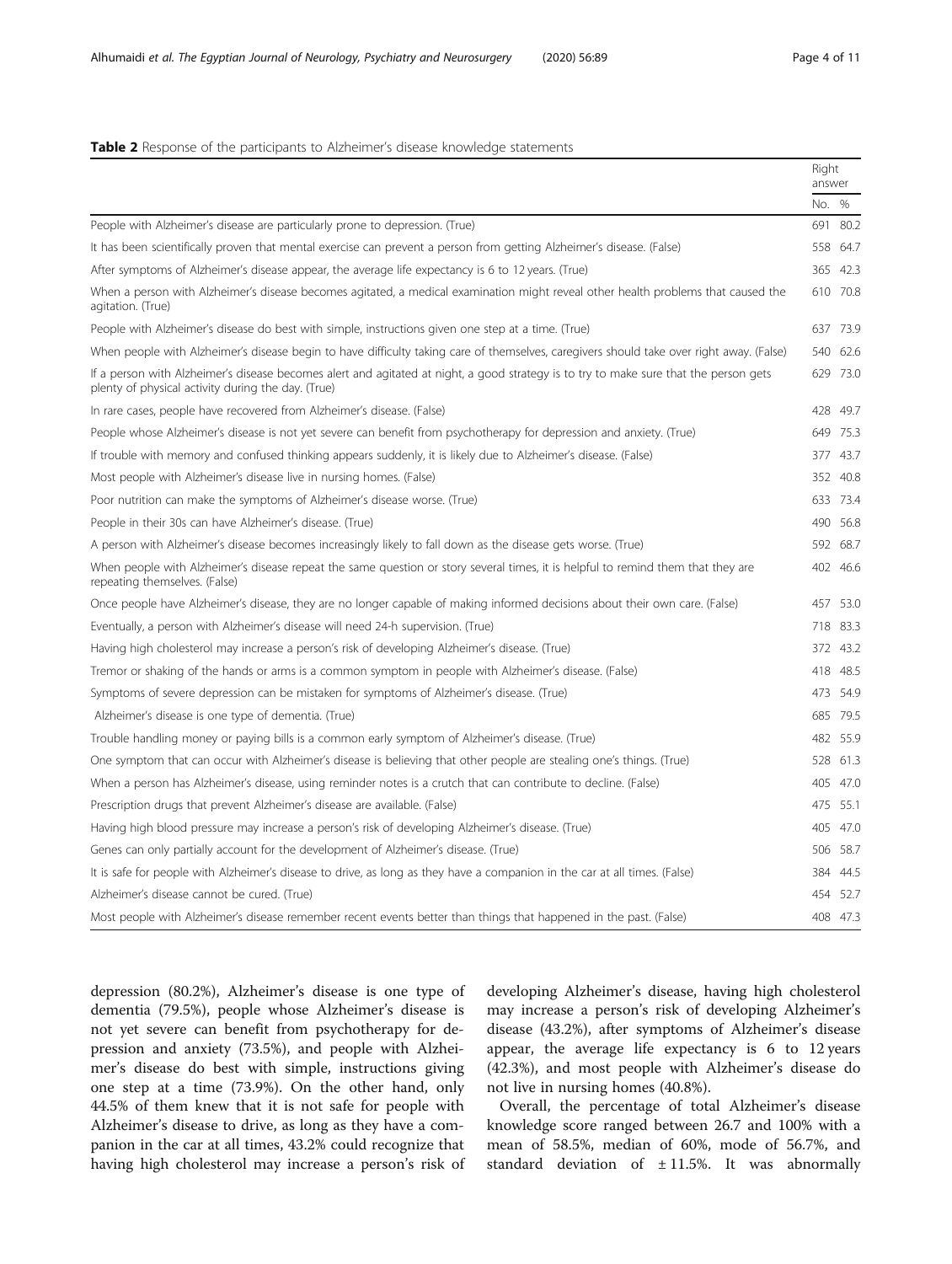distributed as evident by significant Shapiro-Wilk test  $(0.990, p < 0.001;$  Fig. 2).

From Table [3,](#page-5-0) it is shown that none of the studied factors (gender, nationality, years of education, city, and having a relative with Alzheimer's disease) was significantly associated with the knowledge level regarding Alzheimer's disease. However, there was some border line association observed between knowledge level and relative with Alzheimer disease, though it did not reach to significant level.

From Fig. [3](#page-6-0), it is realized that there was a significant positive correlation between participant's age and their knowledge regarding Alzheimer's disease (Spearman's correlation coefficient " $r$ " = 0.099,  $p$  = 0.004).

From Fig. [4,](#page-6-0) it is obvious that, the highest known subscale of Alzheimer's disease was assessment (mean percentage was 62.21%), followed by treatment (62.09), care giving (61.83%), and course of the disease (60.99%), whereas the lowest known subscale was symptoms (53.25%).

As demonstrated from Table [4](#page-7-0). There was no gender difference regarding knowledge of different aspects of Alzheimer's disease (life impact, risk factors, symptoms, treatment, assessment, care giving, and course of the disease).

As realized from Table [5,](#page-7-0) there was no nationality difference regarding knowledge of different aspects of Alzheimer's disease (life impact, risk factors, symptoms, treatment, assessment, care giving, and course of the disease).

As seen in Table [6,](#page-8-0) participants who had more than 16 years of education expressed the highest level of knowledge regarding course of the disease (mean rank was 452.55) whereas participants with 9 years of education or less expressed the lowest level of knowledge (mean rank was 387.97),  $p = 0.035$ . There was no difference regarding knowledge of other aspects of Alzheimer's disease (life impact, risk factors, symptoms, treatment, assessment, and care giving) according to participant's years of education.

Participants from Taif were more knowledgeable regarding life impact and treatment compared to those from Jeddah and Makkah, whereas participants from Jeddah were more knowledgeable regarding risk factors, while those from Makkah were more knowledgeable regarding caregiving. There was no difference between participants from the three cities regarding symptoms, assessment, and course of the disease (Table [7\)](#page-8-0)

As evident from Table [8](#page-9-0), participants who reported a history of having a relative with Alzheimer's disease were

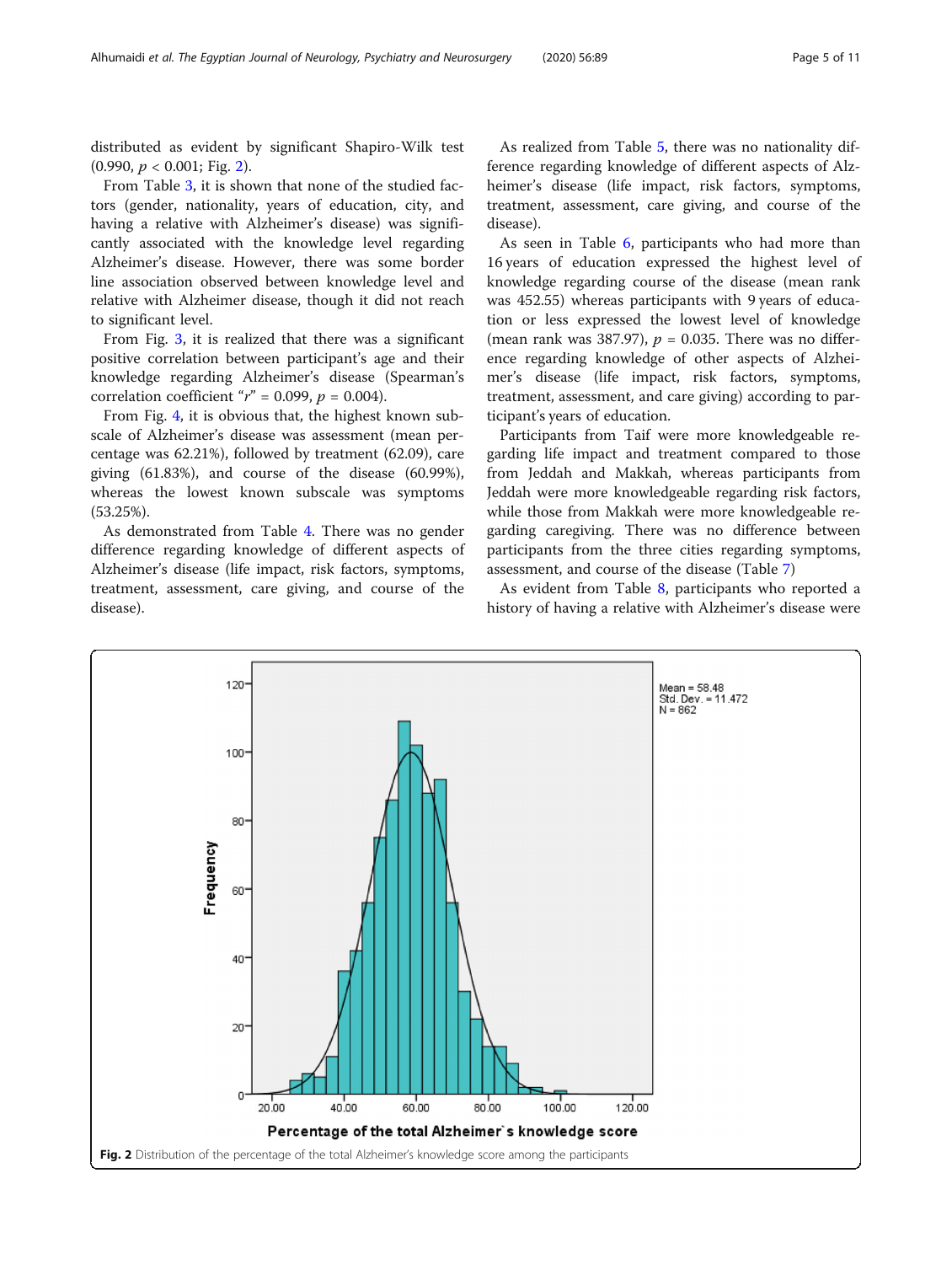|                                            | Percentage of the total Alzheimer's knowledge score |              |           | р         |
|--------------------------------------------|-----------------------------------------------------|--------------|-----------|-----------|
|                                            | Median                                              | IQR          | Mean rank | value     |
| Gender                                     |                                                     |              |           |           |
| Male                                       | 56.67                                               | 50-66.67     | 429.14    | $0.803*$  |
| Female                                     | 60                                                  | 50-66.67     | 433.39    |           |
| <b>Nationality</b>                         |                                                     |              |           |           |
| Saudi                                      | 60                                                  | $50 - 66.67$ | 433.23    | $0.609*$  |
| Non-Saudi                                  | 56.67                                               | 50-66.67     | 420.69    |           |
| <b>Educational level</b>                   |                                                     |              |           |           |
| Below high school                          | 60                                                  | 53.33-66.67  | 461.64    | $0.582**$ |
| High school                                | 56.67                                               | 50-66.6750-  | 425.43    |           |
| University                                 | 56.67                                               | 66.6753.33-  | 426.91    |           |
| Postgraduate                               | 60                                                  | 66.67        | 456.03    |           |
| City                                       |                                                     |              |           |           |
| Makkah                                     | 60                                                  | 51.67-66.67  | 458.43    | $0.096**$ |
| Jeddah                                     | 56.67                                               | 50-66.67     | 428.10    |           |
| Taif                                       | 56.67                                               | $50 - 63.33$ | 413.09    |           |
| Having a relative with Alzheimer's disease |                                                     |              |           |           |
| Yes                                        | 60                                                  | 53.33-66.67  | 423.73    | $0.072*$  |
| No                                         | 56.67                                               | 50-66.67     | 461.14    |           |

<span id="page-5-0"></span>Table 3 Factors associated with percentage of the total Alzheimer's knowledge score among the participants

\*Mann-Whitney test

\*\*Kruskal-Wallis test

more knowledgeable regarding symptoms than those who did not have such history (mean ranks were 470.48 and 421.28, respectively),  $p = 0.014$ . There was no significant difference between both groups regarding other subscales.

# **Discussion**

Although changes of some lifestyles could impact positively the human health, the general population appears to be unaware of this fact and, consequently, does not adhere to these health habits that could reduce the risk of developing Alzheimer's disease [[13\]](#page-10-0). This study was conducted with primary aim to explore the knowledge level about symptoms, diagnosis, causes, course, life impact, caregiving, and management of Alzheimer's disease among general population in three main cities of Western Saudi Arabia.

The present study revealed that the overall percentage of total Alzheimer's disease knowledge score ranged between 26.7 and 100% with a mean of 58.5%, median of 60%, mode of 56.7% which indicate moderate level of knowledge. Quite similar findings were observed among general population in Brazil [\[14\]](#page-10-0). However, expectedly higher figures were reported in studies carried out among pharmacists in Malaysia [[15](#page-10-0)], healthcare professionals in Australia [[16\]](#page-10-0), and psychologists in Norway [[17\]](#page-10-0). These results could be attributed to the fact that general population usually lack open access to high quality information, contrary to those working in medical field. Cahill et al. carried out systematic review included 40 studies from different developed and developing nations that evaluated the knowledge about Alzheimer's disease in the population and concluded that about half of these studies revealed a limited knowledge about Alzheimer's disease in the general population with a common concept that AD is part of aging [[18\]](#page-10-0).

In the current study, gender, nationality, years of education, city, and having a relative with Alzheimer's disease were not significantly associated with the knowledge level regarding Alzheimer's disease as a total. However, taking the subscale of knowledge into consideration, participants with higher years of education were more knowledgeable regarding course of the disease and this is quite expected. Also, it was expected to find participants who had relatives with Alzheimer's disease more knowledgeable about symptoms of the disease as they are dealing with such patients. Regarding participants' age, contrary to what has been reported in a previous systematic review [\[18](#page-10-0)], older participants were more knowledgeable. This could be explained by limiting the inclusion in the present study to those aged 65 years or below.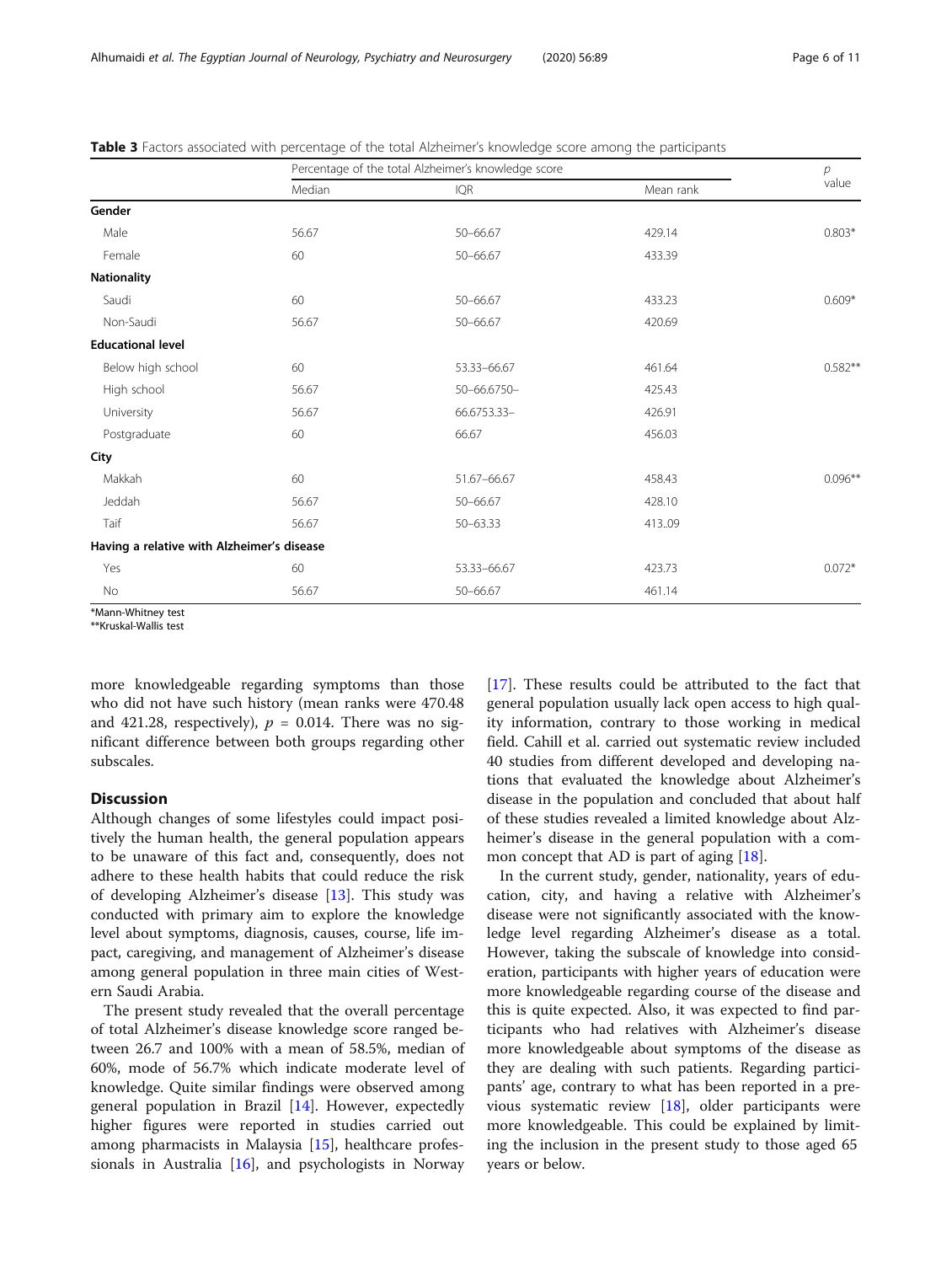

<span id="page-6-0"></span>

The highest known subscale of Alzheimer's disease in the present survey was assessment, followed by treatment, care giving, and course of the disease, whereas the lowest known subscale was symptoms. Different findings were observed in other studies. In China [\[19\]](#page-10-0), defect knowledge was reported regarding life impact, symptoms, and care giving. Among older Chinese Americans, the lowest knowledge was

observed regarding risk factors and symptoms [[20\]](#page-10-0). In Malaysia, symptoms, course of the disease and life impacts were the lowest known items [\[15](#page-10-0)]. Comparison between these studies and the present one is not practical despite using the same study tool, due to difference in sociodemographic characteristics of the participants in various studies, including age, educational level, and occupation.

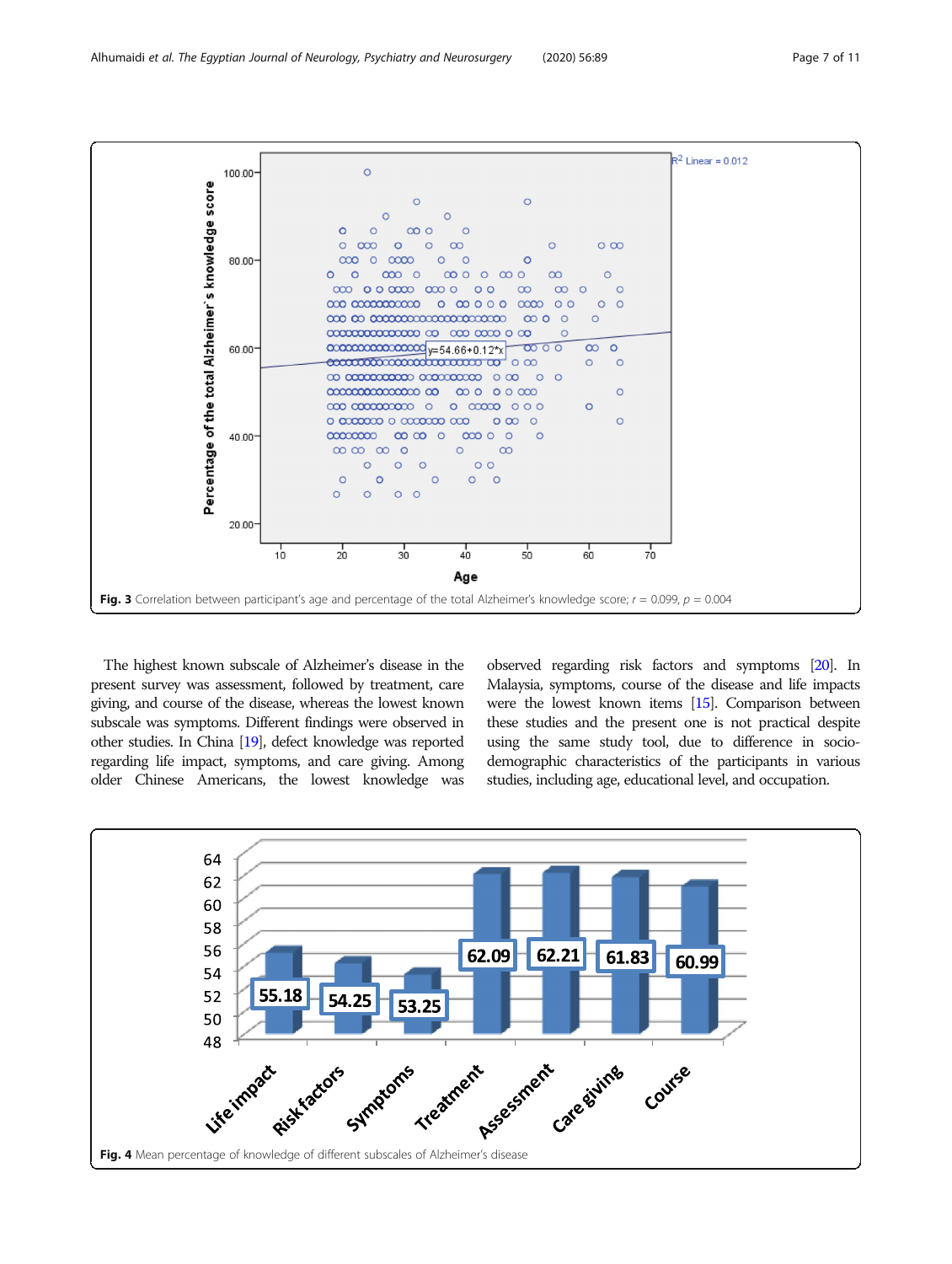|                           | Gender      |             |                           | Nationality |             |
|---------------------------|-------------|-------------|---------------------------|-------------|-------------|
|                           | Male        | Female      |                           | Saudi       | Non-Saudi   |
| Life impact (%)           |             |             | Life impact (%)           |             |             |
| Median                    | 66.67       | 66.67       | Median                    | 66.67       | 66.67       |
| <b>IQR</b>                | 33.33-66.67 | 33.33-66.67 | <b>IQR</b>                | 33.33-66.67 | 33.33-66.67 |
| Mean rank                 | 435.09      | 428.63      | Mean rank                 | 429.51      | 443.95      |
| $p$ value                 | 0.687       |             | $p$ value                 | 0.532       |             |
| Risk factors (%)          |             |             | Risk factors (%)          |             |             |
| Median                    | 50          | 50          | Median                    | 50          | 50          |
| <b>IQR</b>                | 33.33-66.67 | 33.33-66.67 | <b>IOR</b>                | 33.33-66.67 | 33.33-66.77 |
| Mean rank                 | 433.58      | 429.84      | Mean rank                 | 429.17      | 446.06      |
| $p$ value                 | 0.822       |             | $p$ value                 | 0.482       |             |
| Symptoms (%)              |             |             | Symptoms (%)              |             |             |
| Median                    | 50          | 50          | Median                    | 50          | 50          |
| <b>IQR</b>                | $25 - 75$   | $25 - 75$   | <b>IQR</b>                | $25 - 75$   | $25 - 75$   |
| Mean rank                 | 420.18      | 440.55      | Mean rank                 | 431.93      | 428.80      |
| $p$ value                 | 0.214       |             | $p$ value                 | 0.894       |             |
| Treatment (%)             |             |             | Treatment (%)             |             |             |
| Median                    | 75          | 75          | Median                    | 75          | 75          |
| <b>IQR</b>                | $50 - 75$   | $50 - 75$   | <b>IOR</b>                | $50 - 75$   | $50 - 75$   |
| Mean rank                 | 426.26      | 435.69      | Mean rank                 | 426.57      | 462.26      |
| $p$ value                 | 0.563       |             | $p$ value                 | 0.129       |             |
| Assessment (%)            |             |             | Assessment (%)            |             |             |
| Median                    | 75          | 50          | Median                    | 75          | 50          |
| <b>IQR</b>                | $50 - 75$   | $50 - 75$   | <b>IQR</b>                | $50 - 75$   | $50 - 75$   |
| Mean rank                 | 444.55      | 421.06      | Mean rank                 | 436.77      | 398.63      |
| $p$ value                 | 0.149       |             | $p$ value                 | 0.104       |             |
| Care giving (%)           |             |             | Care giving (%)           |             |             |
| Median                    | 60          | 60          | Median                    | 60          | 60          |
| <b>IQR</b>                | $40 - 80$   | $40 - 80$   | <b>IQR</b>                | $40 - 80$   | $40 - 80$   |
| Mean rank                 | 436.12      | 427.80      | Mean rank                 | 432.96      | 422.39      |
| $p$ value                 | 0.614       |             | $p$ value                 | 0.656       |             |
| Course of the disease (%) |             |             | Course of the disease (%) |             |             |
| Median                    | 50          | 50          | Median                    | 50          | 50          |
| <b>IQR</b>                | $50 - 75$   | $50 - 75$   | <b>IQR</b>                | $50 - 75$   | $50 - 75$   |
| Mean rank                 | 416.45      | 443.53      | Mean rank                 | 436.08      | 402.89      |
| $p$ value                 | 0.094       |             | $p$ value                 | 0.155       |             |

# <span id="page-7-0"></span>Table 4 Knowledge of different aspects of Alzheimer's disease according to participant's gender

Table 5 Knowledge of different aspects of Alzheimer's disease according to participant's nationality

Mann-Whitney test

Mann-Whitney test

The finding that participants from Taif city were more knowledgeable regarding life impact and treatment compared to those from Jeddah and Makkah cities, whereas participants from Jeddah city were more knowledgeable regarding risk factors, while those from Makkah city were more knowledgeable regarding caregiving, cannot be explained easily; however, religious culture in Makkah could explain the higher knowledge regarding caregiving. However, further in-depth analysis of the characteristics of population in different cities as well as the components of the educational programs regarding AD implemented in these cities is warranted.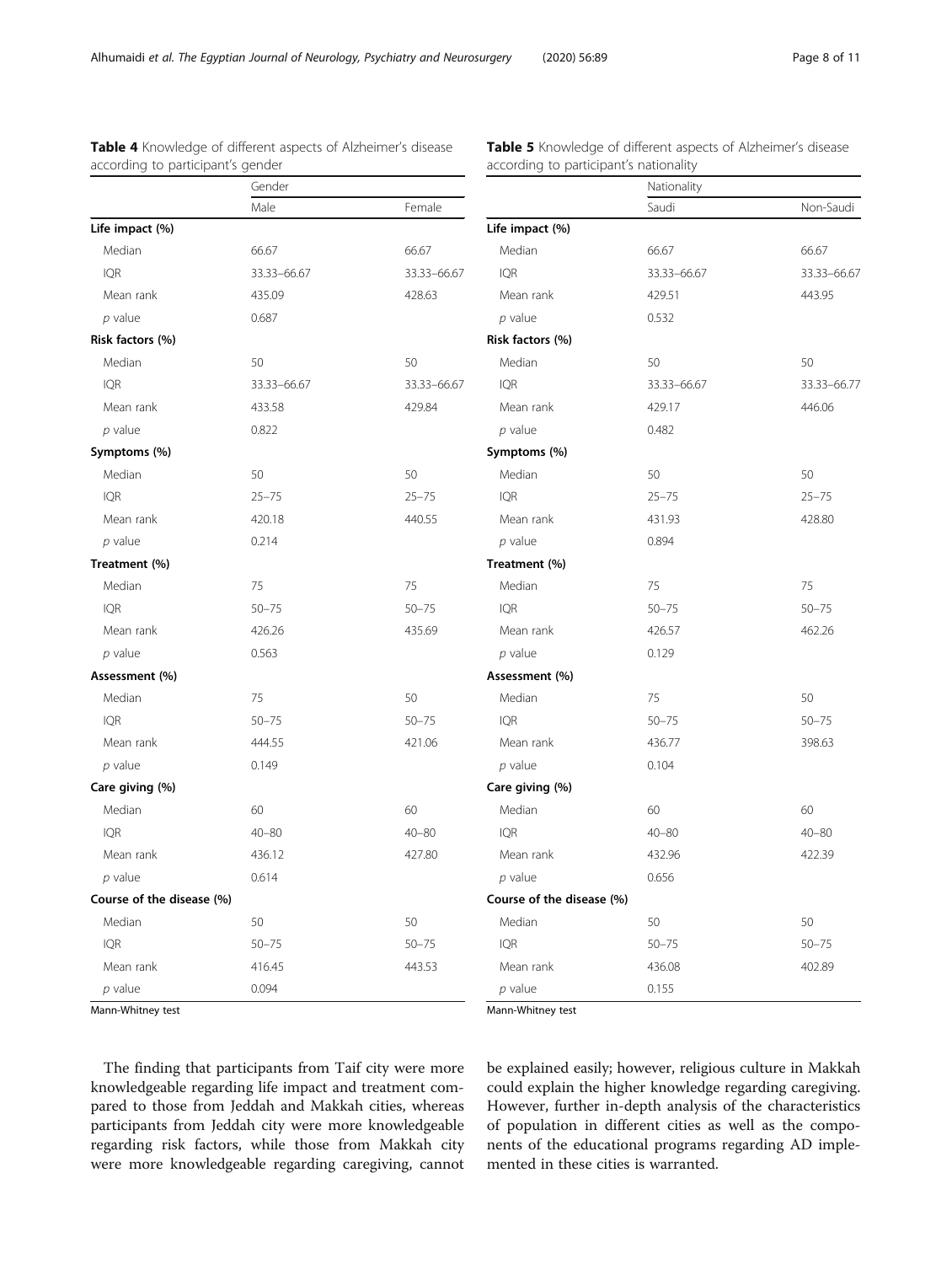IQR 33.33–66.67 33.33–66.67 33.33–66.67

IQR 41.67–66.67 41.67–66.67 33.33–66.67

Table 7 Knowledge of different aspects of Alzheimer's disease

according to participant's city

| Years of education        |             |             | City        |             |                           |             |             |           |
|---------------------------|-------------|-------------|-------------|-------------|---------------------------|-------------|-------------|-----------|
|                           | $\leq 9$    | $10 - 12$   | $13 - 16$   | >16e        |                           | Makkah      | Jeddah      | Taif      |
| Life impact (%)           |             |             |             |             | Life impact (%)           |             |             |           |
| Median                    | 66.67       | 66.67       | 66.67       | 66.67       | Median                    | 33.33       | 66.67       | 66.67     |
| <b>IQR</b>                | 33.33-66.67 | 33.33-66.67 | 33.33-66.67 | 33.33-66.67 | <b>IQR</b>                | 33.33-66.67 | 33.33-66.67 | $33.33 -$ |
| Mean rank                 | 445.61      | 448.87      | 422.39      | 422.89      | Mean rank                 | 390         | 430.41      | 466.13    |
| $p$ value                 | 0.496       |             |             |             | $p$ value                 | 0.001       |             |           |
| Risk factors (%)          |             |             |             |             | Risk factors (%)          |             |             |           |
| Median                    | 66.67       | 50          | 50          | 50          | Median                    | 50          | 50          | 50        |
| <b>IQR</b>                | 33.33-66.67 | 33.33-66.67 | 33.33-66.67 | 33.33-66.67 | <b>IQR</b>                | 41.67-66.67 | 41.67-66.67 | $33.33 -$ |
| Mean rank                 | 452.92      | 424.08      | 433.37      | 424.95      | Mean rank                 | 445.46      | 457.30      | 394.66    |
| $p$ value                 | 0.851       |             |             |             | $p$ value                 | 0.003       |             |           |
| Symptoms (%)              |             |             |             |             | Symptoms (%)              |             |             |           |
| Median                    | 50          | 50          | 50          | 50          | Median                    | 50          | 50          | 50        |
| <b>IQR</b>                | $25 - 75$   | $25 - 75$   | $25 - 75$   | $50 - 75$   | <b>IOR</b>                | $50 - 75$   | $25 - 75$   | $25 - 75$ |
| Mean rank                 | 440.47      | 429.56      | 428.17      | 452.34      | Mean rank                 | 446.90      | 421.14      | 429.31    |
| $p$ value                 | 0.861       |             |             |             | $p$ value                 | 0.442       |             |           |
| Treatment (%)             |             |             |             |             | Treatment (%)             |             |             |           |
| Median                    | 75          | 75          | 50          | 75          | Median                    | 50          | 50          | 75        |
| <b>IQR</b>                | $50 - 75$   | $50 - 75$   | $50 - 75$   | $50 - 75$   | <b>IQR</b>                | $50 - 75$   | $50 - 75$   | $50 - 75$ |
| Mean rank                 | 446.06      | 436.62      | 422.23      | 463.78      | Mean rank                 | 409.95      | 418.39      | 461.90    |
| $p$ value                 | 0.488       |             |             |             | $p$ value                 | 0.018       |             |           |
| Assessment (%)            |             |             |             |             | Assessment (%)            |             |             |           |
| Median                    | 75          | 75          | 50          | 50          | Median                    | 75          | 75          | 75        |
| <b>IQR</b>                | $50 - 75$   | $50 - 75$   | $50 - 75$   | $50 - 75$   | <b>IQR</b>                | $50 - 75$   | $50 - 75$   | $50 - 75$ |
| Mean rank                 | 55.70       | 448.28      | 425.19      | 397.48      | Mean rank                 | 435.92      | 427.07      | 432.32    |
| $p$ value                 | 0.296       |             |             |             | $p$ value                 | 0.906       |             |           |
| Care giving (%)           |             |             |             |             | Care giving (%)           |             |             |           |
| Median                    | 60          | 60          | 60          | 60          | Median                    | 80          | 60          | 60        |
| <b>IQR</b>                | $40 - 80$   | $40 - 80$   | $40 - 80$   | $40 - 80$   | <b>IQR</b>                | $60 - 80$   | $40 - 80$   | $40 - 80$ |
| Mean rank                 | 472.66      | 431.84      | 424.23      | 443.22      | Mean rank                 | 508.97      | 427.18      | 373.15    |
| $p$ value                 | 0.482       |             |             |             | $p$ value                 | < 0.001     |             |           |
| Course of the disease (%) |             |             |             |             | Course of the disease (%) |             |             |           |
| Median                    | 50          | 50          | 75          | 75          | Median                    | 50          | 50          | 75        |
| <b>IQR</b>                | $50 - 75$   | $50 - 75$   | $50 - 75$   | $50 - 75$   | <b>IQR</b>                | $50 - 75$   | $50 - 75$   | $50 - 75$ |
| Mean rank                 | 387.97      | 403.01      | 448.05      | 452.55      | Mean rank                 | 436.44      | 412.88      | 445.95    |
| $p$ value                 | 0.035       |             |             |             | $p$ value                 | 0.206       |             |           |

# <span id="page-8-0"></span>Table 6 Knowledge of different aspects of Alzheimer's disease according to participant's years of education

Kruskal-Wallis test

Kruskal-Wallis test

Although this study has a public health importance as being the first of its king in our area in exploring knowledge of the general population about Alzheimer's disease, it has some important limitations that should be mentioned. Its cross-sectional design confirms only association and not causality between

dependent and independent variables. Limited studies have been conducted among general population; therefore, comparison with other studies is not practical as most of them were carried out among medical professionals.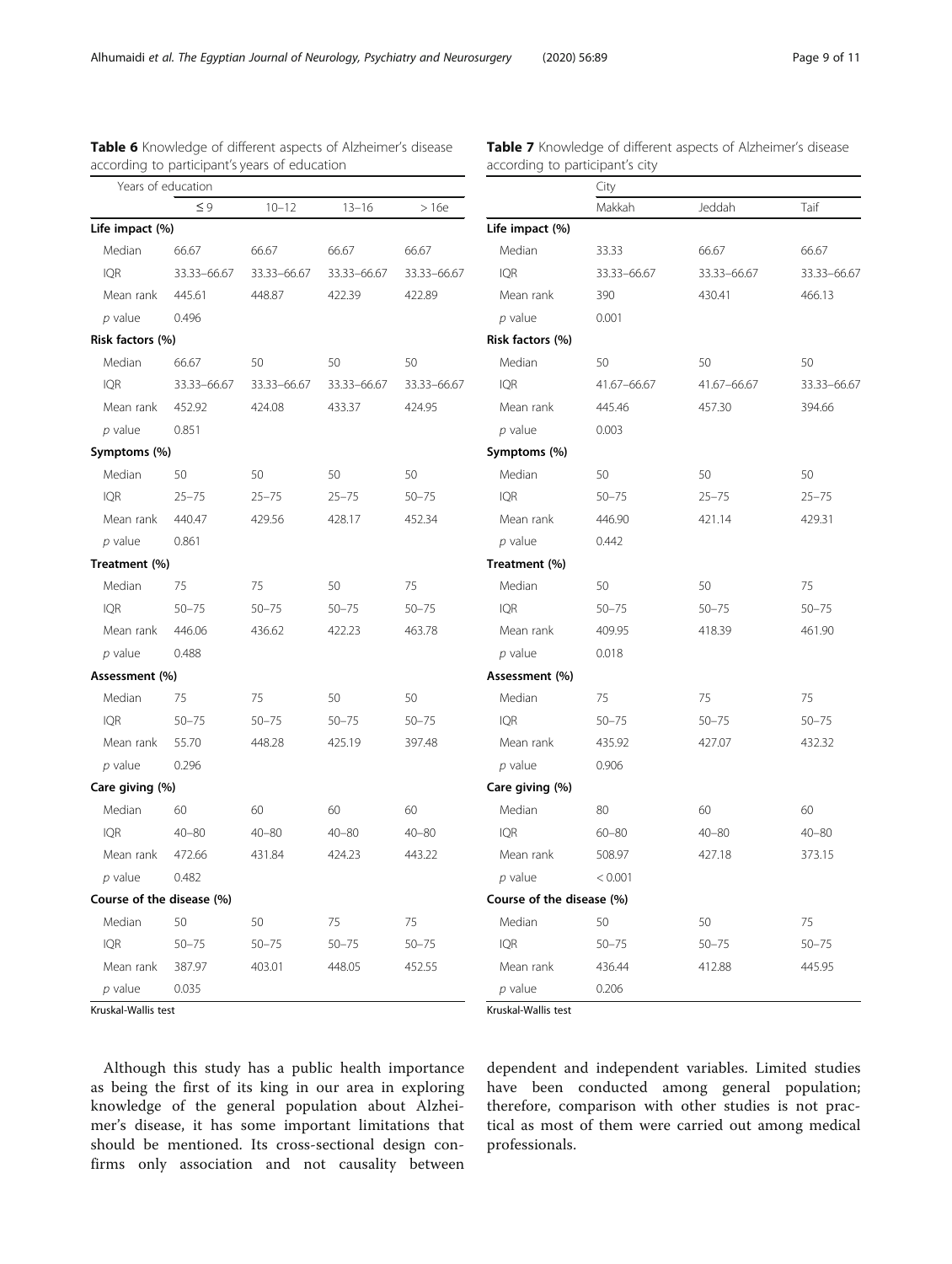<span id="page-9-0"></span>Table 8 Knowledge of different aspects of Alzheimer's disease according to participant's history of having relative with Alzheimer's disease

|                           | Having relative with Alzheimer disease |             |  |
|---------------------------|----------------------------------------|-------------|--|
|                           | Yes                                    | No          |  |
| Life impact (%)           |                                        |             |  |
| Median                    | 66.67                                  | 66.67       |  |
| <b>IQR</b>                | 33.33-66.67                            | 33.33-66.67 |  |
| Mean rank                 | 425.91                                 | 452.84      |  |
| $p$ value                 | 0.171                                  |             |  |
| Risk factors (%)          |                                        |             |  |
| Median                    | 50                                     | 50          |  |
| <b>IQR</b>                | 33.33-66.67                            | 50-66.67    |  |
| Mean rank                 | 426.23                                 | 451.61      |  |
| $p$ value                 | 0.214                                  |             |  |
| Symptoms (%)              |                                        |             |  |
| Median                    | 50                                     | 50          |  |
| <b>IOR</b>                | $50 - 75$                              | $25 - 75$   |  |
| Mean rank                 | 470.48                                 | 421.28      |  |
| $p$ value                 | 0.014                                  |             |  |
| Treatment (%)             |                                        |             |  |
| Median                    | 75                                     | 75          |  |
| <b>IQR</b>                | $50 - 75$                              | $50 - 75$   |  |
| Mean rank                 | 427.80                                 | 445.60      |  |
| $p$ value                 | 0.373                                  |             |  |
| Assessment (%)            |                                        |             |  |
| Median                    | 75                                     | 75          |  |
| <b>IQR</b>                | $50 - 75$                              | $50 - 75$   |  |
| Mean rank                 | 428.81                                 | 441.76      |  |
| $p$ value                 | 0.516                                  |             |  |
| Care giving (%)           |                                        |             |  |
| Median                    | 60                                     | 60          |  |
| <b>IQR</b>                | $40 - 80$                              | $40 - 80$   |  |
| Mean rank                 | 432.34                                 | 428.28      |  |
| $p$ value                 | 0.841                                  |             |  |
| Course of the disease (%) |                                        |             |  |
| Median                    | 50                                     | 75          |  |
| <b>IQR</b>                | $50 - 75$                              | $50 - 75$   |  |
| Mean rank                 | 426.66                                 | 449.95      |  |
| $p$ value                 | 0.240                                  |             |  |

Mann-Whitney test

# Conclusion

In conclusion, knowledge of the general population in Makkah Region is deficient, particularly regarding symptoms, risk factors, and life impacts. Therefore, health education campaigns are required for the general public in this regard with participation of healthcare professionals.

#### Acknowledgements

We are thankful to the following students for helping us in collecting data: ● Muslaha Musleh Alhumaidi

- Asma Salem Almatrafi
- Nada Eidhah Algethami
- Raghad Sami Aljuaid
- Albatoul Fayez Althobaiti
- Waad Daifallah Alotaibi
- Bushra Ahmed Alqahtani
- Ebtehal Amer Altalhi
- Shahad Abdullah Albaiti
- Shahad Ahmad Alshenawy ● Seham Matar Alotaibi
- 
- Amjaad Ibraheem Hawsaw
- Ahlam Muhammed Alharbi
- Rama Khaled Tayeb

#### Authors' contributions

Study conception and design: All authors. Acquisition of data: All authors. Analysis and interpretation of data: Dr. Muhammad Irfanullah Siddiqui and Dr. Faisal Salem Alhumaidi Drafting of manuscript: All authors. Critical revision and final approval: All authors. All authors read and approved the final manuscript.

#### Funding

No source of funding for the study.

#### Availability of data and materials

Data are available upon request. Please contact the corresponding author.

#### Ethics approval and consent to participate

Written consent was taken from all participants after explaining the details, benefits, and risks to them. The study was approved by the Ethics Committee of Faculty of Medicine, Umm Al-Qura University—Makkah (No. HAPO-02-K-012-2018-06-269) on 2 June 2018.

#### Consent for publication

Not applicable.

#### Competing interests

The authors declare that they have no competing interests.

#### Author details

<sup>1</sup>Umm Al-Qura University College of Medicine, Mecca, Saudi Arabia. <sup>2</sup> Department of Community Medicine, Faculty of Medicine, Umm Al-Qura University, Mecca, Saudi Arabia.

#### Received: 23 March 2020 Accepted: 6 August 2020 Published online: 28 August 2020

#### References

- 1. Wilson R, Rochon E, Leonard C, Mihailidis A. Formal caregivers' perceptions of effective communication strategies while assisting residents with Alzheimer's disease during activities of daily living..
- 2. American Psychiatric Association. Neurocognitive disorders. Diagnostic and statistical manual of mental disorders, Fifth Edition. Washington, DC: Americal Psychiatric Association 2013;611-614.
- 3. arabia mohpkos. World Alzheimer's Day 2013 [Available from: [https://www.](https://www.moh.gov.sa/en/healthawareness/healthday/2013/pages/healthday-019.aspx) [moh.gov.sa/en/healthawareness/healthday/2013/pages/healthday-019.aspx.](https://www.moh.gov.sa/en/healthawareness/healthday/2013/pages/healthday-019.aspx)
- 4. El-Metwally A, Toivola P, Al-Rashidi M, Nooruddin S, Jawed M, AlKanhal R, et al. Epidemiology of Alzheimer's disease and dementia in Arab countries: a systematic review. Behav Neurol 2019 Article ID 3935943; 14 pages. [https://doi.org/10.1155/2019/3935943.](https://doi.org/10.1155/2019/3935943)
- 5. Sosso FA, Nakamura O, Nakamura M. Epidemiology of Alzheimer's disease: comparison between Africa and South America. J Neurol Neurosci. 2017; 8(4):204. <https://doi.org/10.21767/2171-6625.1000204>.
- 6. Gale CL. Ten warning signs of Alzheimer's disease, 2013. Available at: [https://www.alz.org/media/Documents/alzheimers-dementia-memory-loss](https://www.alz.org/media/Documents/alzheimers-dementia-memory-loss-alzheimers-10-warning-signs-b.pdf)[alzheimers-10-warning-signs-b.pdf](https://www.alz.org/media/Documents/alzheimers-dementia-memory-loss-alzheimers-10-warning-signs-b.pdf).
- 7. Ho SC, Chan A, Woo J, Chong P, Sham A. Impact of caregiving on health and quality of life: a comparative population-based study of caregivers for